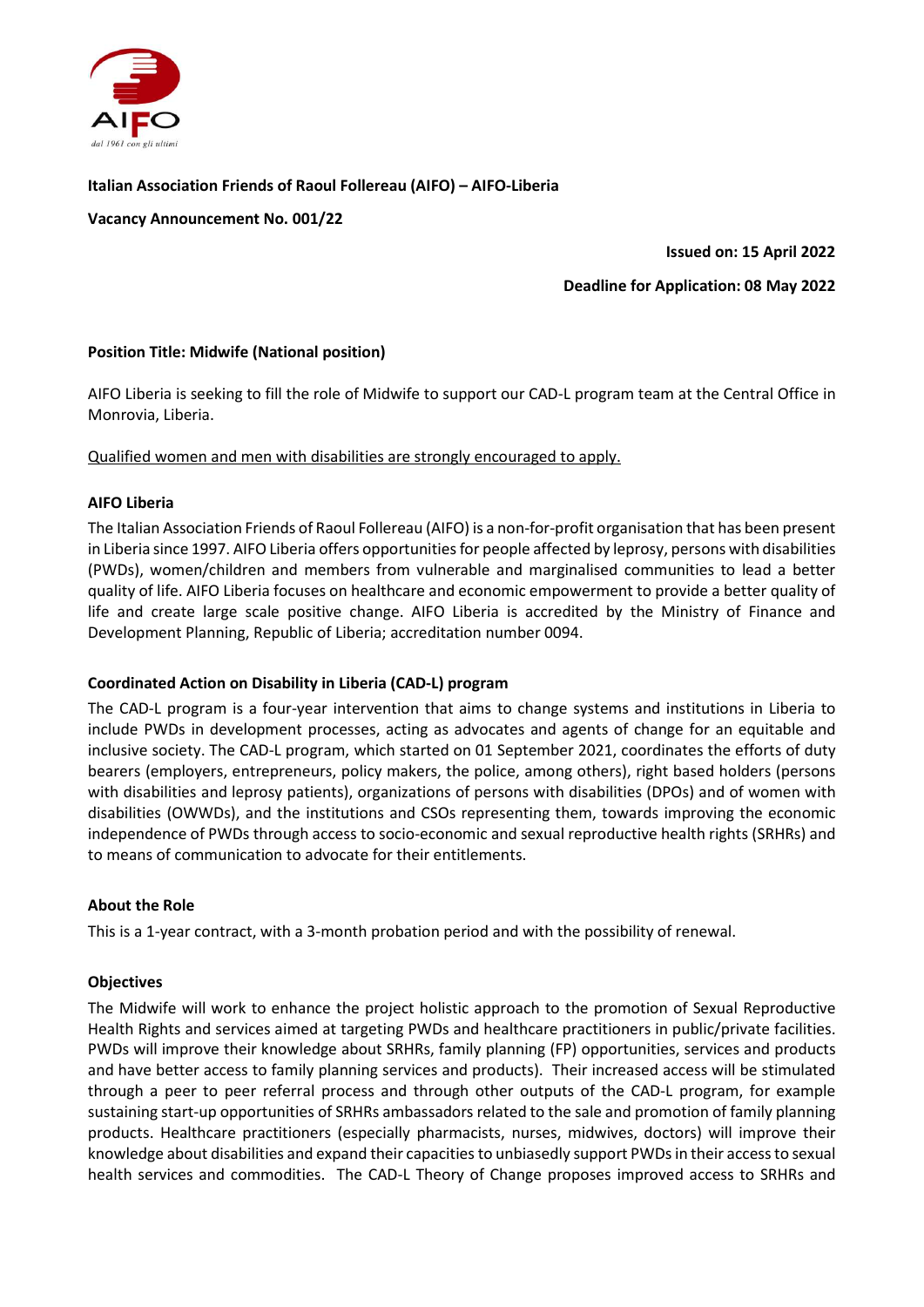family planning products and services enhances the capacity of women with disabilities to engage in employment and self-employment activities.

The midwife will be based in Monrovia, with frequent trips to project counties when necessary, and will refer to the Project Officer. S/he works in collaboration with the CAD-L program team managed by the CAD-L Chief of Party, including AIFO Liberia's Regional Office team, and Community Workers.

# Main responsibilities are (but limited to):

- 1. Ensure that communication with project partners and interlockers considers the communication, skills and awareness needs of PWDs (including the availability of braille material, easy to read versions and sign language interpreters) and healthcare practitioners pertaining to the Sexual and Reproductive Health Rights and access to services and products for PWDs in Liberia
- 2. Lead the development of two training manuals for the execution of homogeneous information/learning sessions to PWDs on SRHRs and to Health Workers (HWs) on Disability Awareness, SRHRs and accessibility for PWDs
- 3. Work through the project to improve the capacity of HWs to relate to PWDs appropriately and as such to improve their capacity to provide meaningful and optimized information to protect and promote PWDs' health, sexual and economic rights
- 4. Ensure the enhancement and stimulation of PWDS access to family planning services and products
- 5. Ensure that PWDs have increased knowledge about their sexual and reproductive health rights
- 6. Work to empower PWDs to make informed SRHRs' choices about their lives, while also boosting demand of family planning services and reporting of sexual abuse
- 7. Ensure that SRHRs awareness is boosted at community level, to complement the services provided by the public and private health clinics and to ensure uptake of FP and declined economic dependency from family members begins at the grassroot level
- 8. Contribute to strengthening SRHRs coordinating efforts, supporting and participating to existing quarterly coordination meetings led by the MOH, with the main objective of ensuring that PWDs become a key focus of MOH strategy in FP and commodities 38 provision and with the long term objective of contributing to policy dialogue between organizations representing the rights of PWDs and stakeholders engaged in SRHRs in Liberia
- 9. Assist with the implementation of the CAD-L program awareness and advocacy initiatives, as well as communication and visibility actions in compliance with AIFO Liberia Communication Strategy, CAD-L Program Communication and Visibility plans and donors' guidelines

## Requirements to achieve role's objectives:

- A degree or diploma in midwifery or equivalent
- At least 2 years of demonstrable experience in a similar role, preferable with INGOs working in development programming with knowledge of project cycle management
- Sound knowledge on disability rights as well as SRHRs, family planning services and products
- Working knowledge of MS Office packages (Excel, Word, PowerPoint) and other relevant computer applications
- Excellent English written and verbal communication skills
- Able to adapt to changing program priorities and emergency priorities that may arise
- Good planning and organizational skills coupled with problem-solving capabilities
- Hands-on community mobilization skills
- Ability to work independently and as part of a team; well organized, and able to prioritize multiple tasks